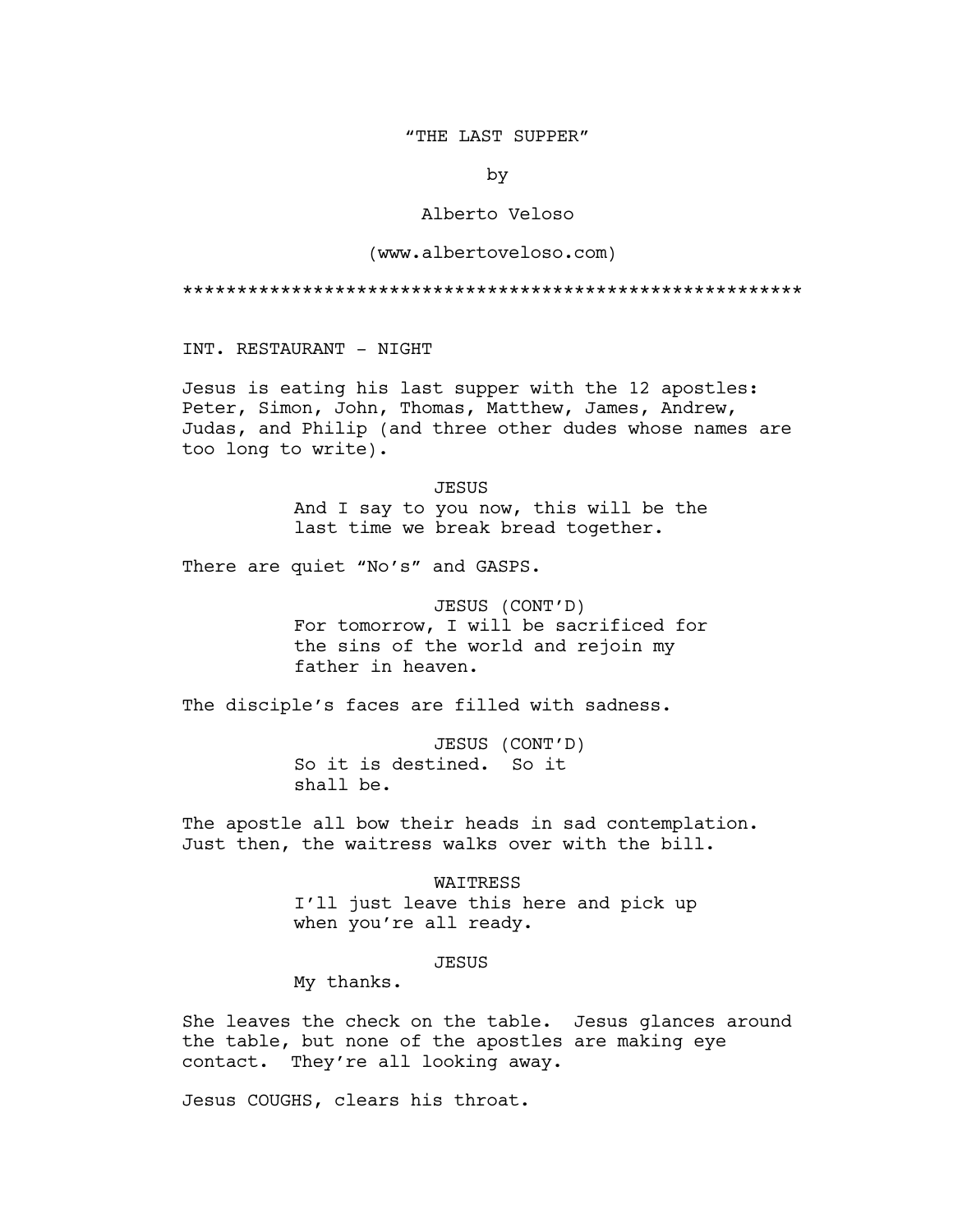JESUS (CONT'D) Did I mention this is the last time you're all going to see me?

The apostles reply "Yes," "Yes," "Of course, my Lord."

JESUS (CONT'D) I'm getting sacrificed tomorrow, you know.

They reply, "Yes, my Lord, we know," "We know."

Jesus is starting to look frustrated.

## PETER

Forgive me, my Lord, I would gladly pay the bill, but I left my coin purse in my other robe.

Simon SCOFFS.

PETER (CONT'D) What? What is it?

SIMON

Nothing. Just that I've heard that excuse before, about ten thousand times!

PETER

No, not ten thousand.

SIMON

You always forget your coin purse every time we go out.

#### PETER

Well, I have a lot on my mind, what with spreading the Gossip and everything.

### SIMON

(Disbelief)

Please! I mean, is just a huge coincidence that every time we go out to eat you've got the Gossip on your mind.

# PETER

Yes!

#### SIMON

Whatever.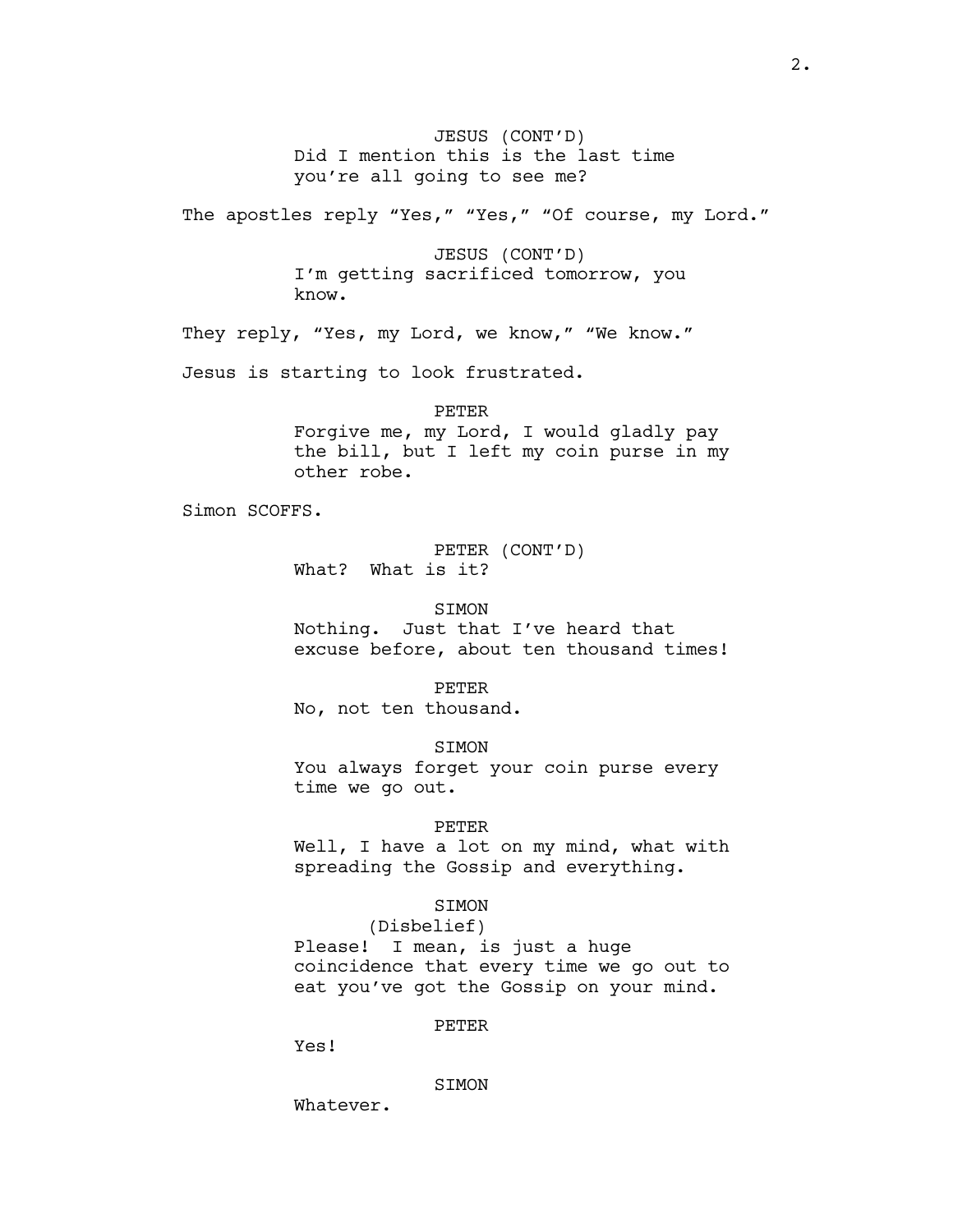Jesus shakes his head.

#### MATTHEW

Maybe we should split the bill evenly.

### JAMES

Wait! What? That's not fair! I just ordered a salad and water! Andrew ordered a three course meal, there's no way I'm paying the same as him!

#### ANDREW

It's not my fault you're a vegetarian.

### PHILIP

Let me see the bill. It can't be that much.

Philip grabs the bill and starts looking through it.

JESUS

This is ridiculous. I mean, I'm about to die for you people. You'd think you could treat me to one last meal?

JOHN

Jesus is right.

THOMAS Stop being such a kiss ass, John.

JOHN I'm not a kiss ass!

# THOMAS

(Mocking John) Sure, I'll get the donkey for you, Jesus! Whatever you want. Wash your feet, no problem!

### PHILIP

Who the hell ordered oyster soup? That doesn't even taste good.

#### JAMES

I mean, I woulda ordered a five course meal if I knew were splitting the bill among us.

### MATTHEW

I need to go to the bathroom.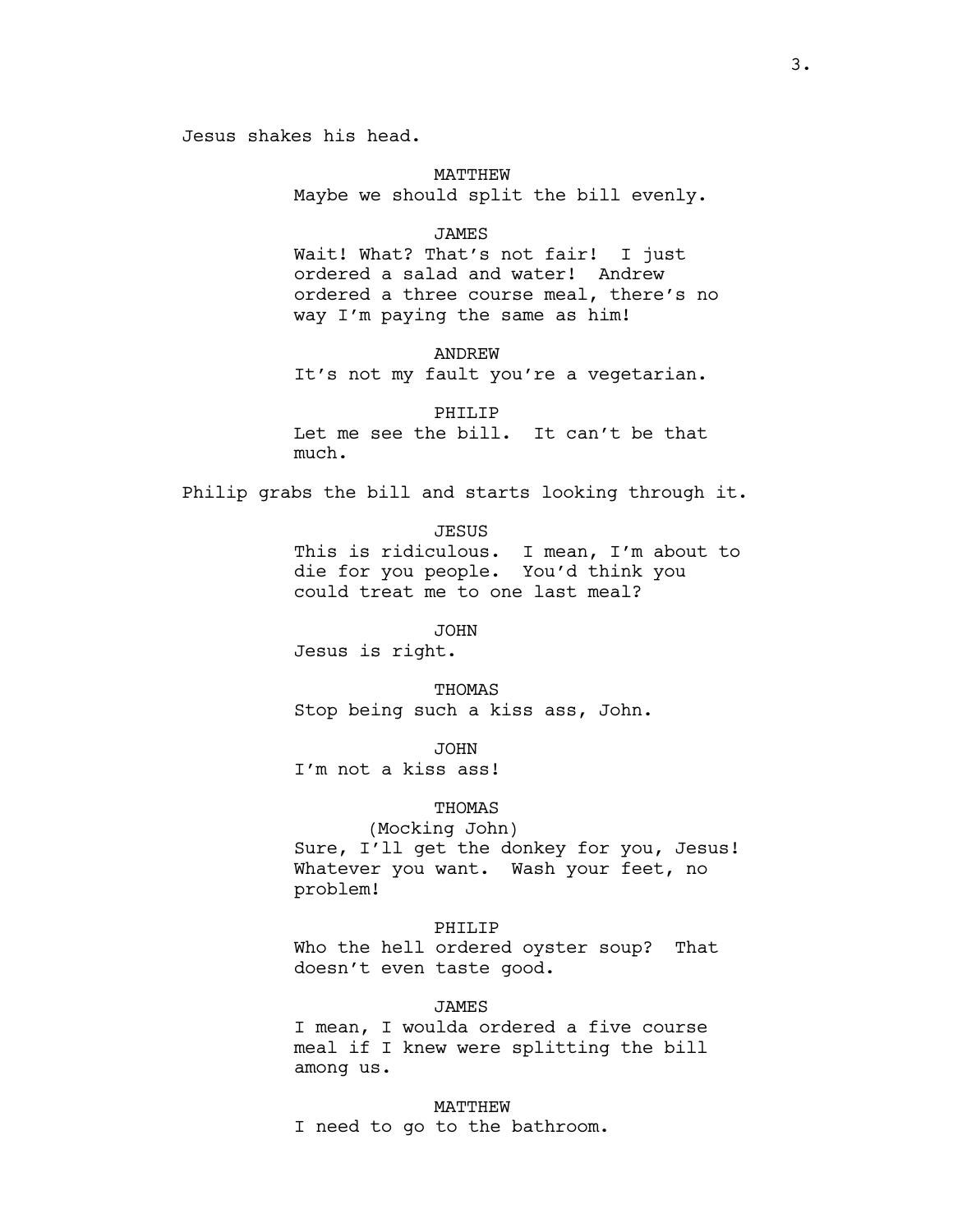Matthew starts to stand when Jesus snaps his fingers.

JESUS Sit down! I'm not falling for the whole go to the bathroom slip out the back door routine!

# MATTHEW

But I really....

**JESUS** I said sit the fuck down!

Matthew sits.

### PETER

(To Simon) I can't believe you'd think I'd leave my coin purse on purpose.

**STMON** 

If the sandal fits....

# JAMES

We should each pay for what we ate. It's only fair.

### PHILIP

Who ordered the sweet and sour churrascos? I don't even know what that is?

# MATTHEW

(Shaking in place) I really need to go to the bathroom.

#### JAMES

Is it too late to order? I might as well get some real food if we're all going to split the cost.

#### JOHN

Our lord deserves finer treatment on his last supper among men.

### THOMAS

Kissss assssss.

They all start talking at once, becoming LOUD and INAUDIBLE.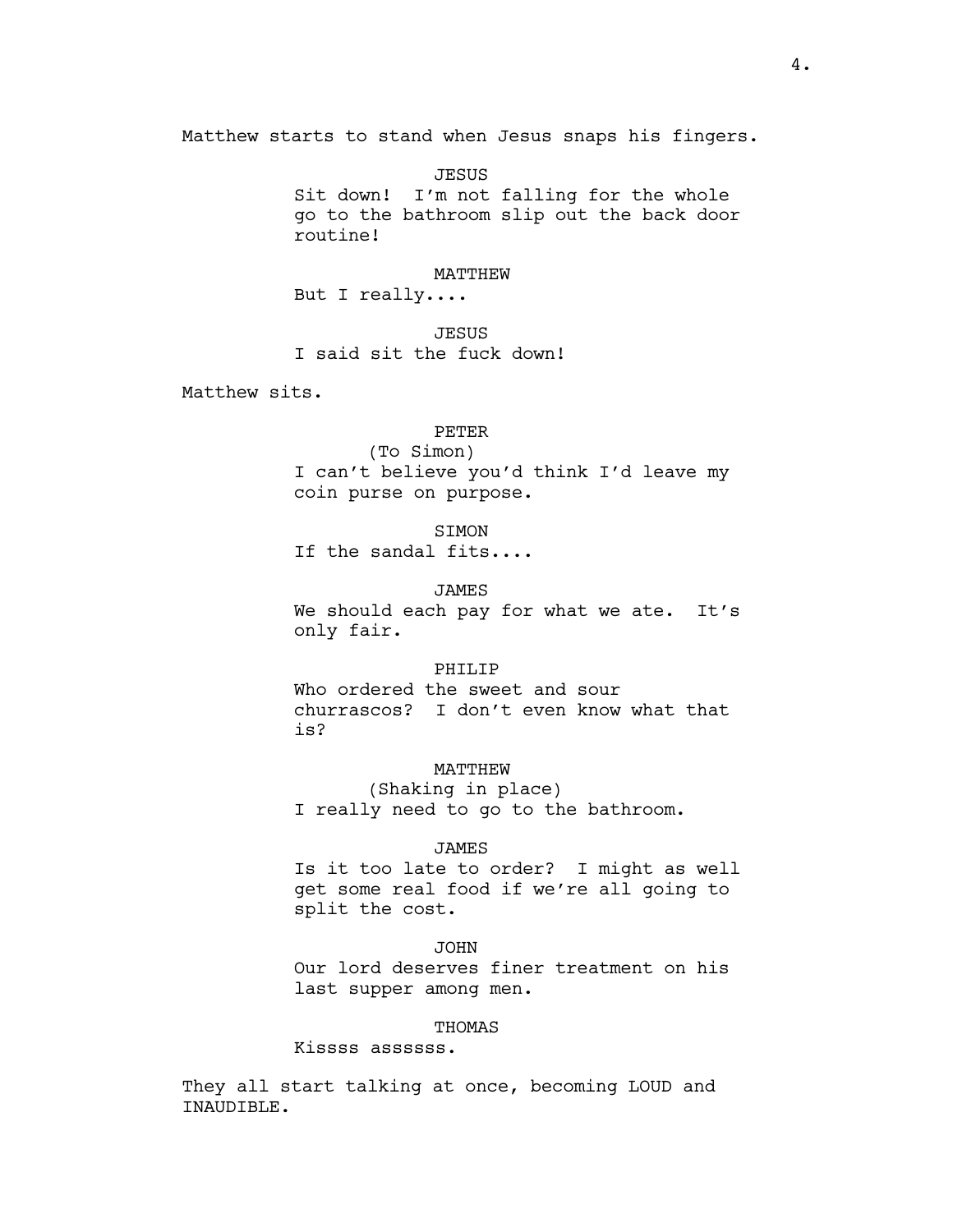(Fed up and SHOUTING) All right, all right! Enough already!

The group quiets down.

### ANDREW

My lord, can't you just... you know... (Gesturing) "Magic hands" the bill.

#### JESUS

Oh, that's right. Jesus will make it all better again, with his magical powers. Like he always does. Please! You think if I could manifest money, I'd be wandering the desert with a pair of oak sandals?

# ANDREW

It was just an idea.

# JESUS

You know, I'm just sick and tried of helping everybody out and getting nothing in return. To hell with this. (He stands) I'm going home, and I hope you all think long and hard about how under-appreciated I am.

The apostles all look down in shame as Jesus leaves the restaurant, MUMBLING to himself.

#### THOMAS

Jesus is right.

JOHN That's what I said.

PETER We should appreciate him more.

ANDREW He is the son of God and everything.

The apostles all nod their heads.

JAMES What a second. Did he just stiff us with the bill?